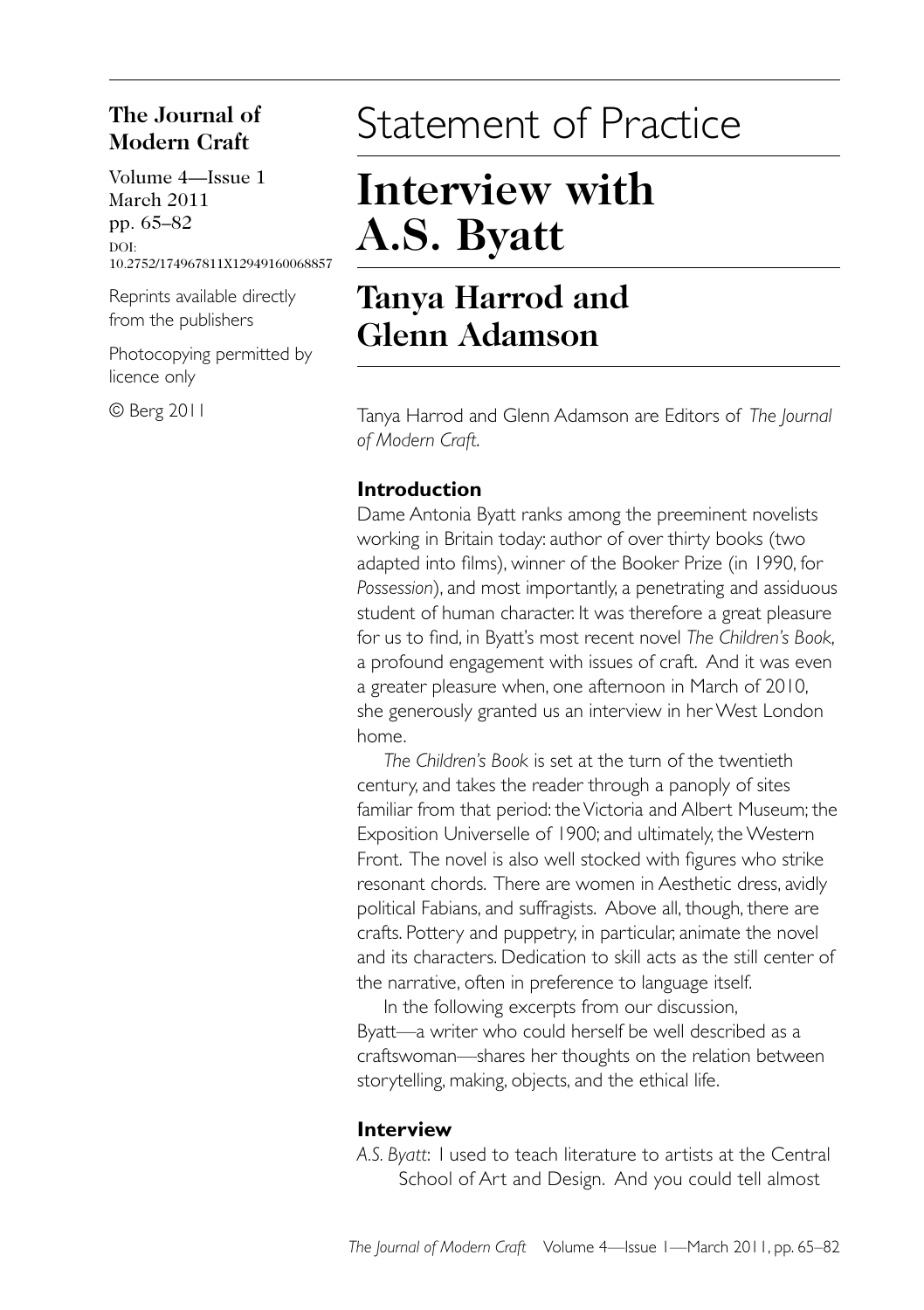

Fig I A.S. Byatt. Photo: Sipke Visser.

from the kind of essay people wrote, which department they came from. The potters were not really interested in language. The graphic designers were and the painters almost all were. The jewelers were very wayward and tempestuous and resentful of anything you tried to tell them; they pushed a notice under the door of the liberal studies department that said: "Could liberal studies be made to be more relevant to the study of jewelry design?" The Industrial Designers just weren't bothered. The textile people divided down the middle-half of

them were very very interested in language and the other half were rather like the potters. I got interested in the ones that weren't interested in language.

- Glenn Adamson: Because it was more of a challenge for you?
- ASB: Because it was something I needed to understand. Though I didn't think that the work was either better or worse according to whether the students liked language or not.
- GA: And do you think work changes in your eyes once you personally have written  $about$  it?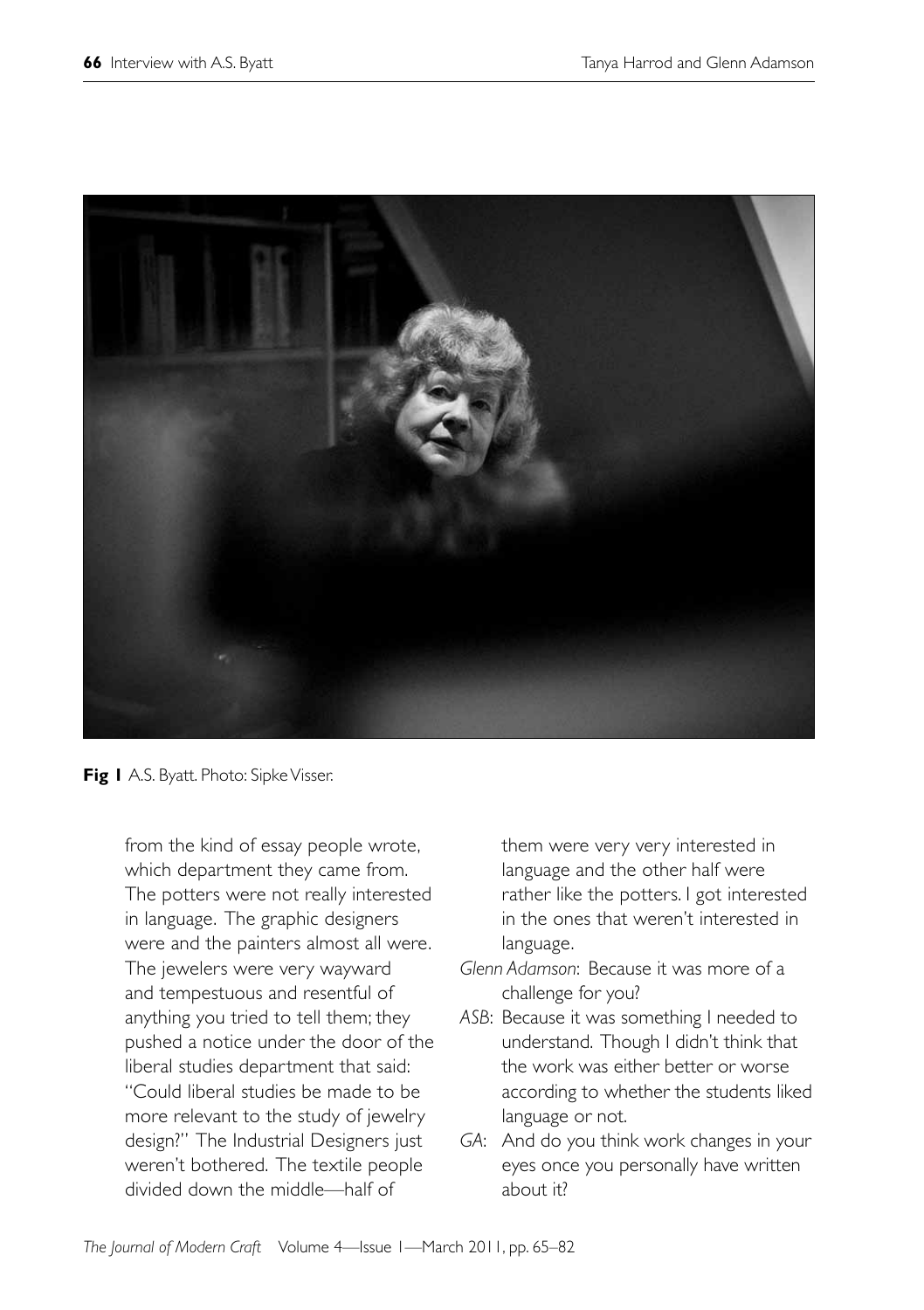- ASB: I have a theory that anything can be written about. I think language is adequate to most things. I have been reading James Gleick's book on chaos theory [Chaos: Making of a New Science, 1987] and I found this wonderful paragraph-that nearly made me cry-about how the brain is almost certainly constructed according to a program of structures like fractals and that we would come to understand why the brain worked as it did. I always feel when I'm writing that I am trying to get to the structure of my own brain. I actually think out my writing in the abstract at some level, and I can see that you would think a pot out in the abstract in rather the same way. You would have a sense of what a pot ought to be. One of the people in the early days of chaos theory became very excited about the order you discovered in things like flow and in shapes of waves. I found another absolutely beautiful piece about the growth of leaves and the growth of trees and how, again, you can discover an order beneath an apparent disorder. Nevertheless, you can't describe one particular leaf, which is where, this scientist said, art comes in. Before I got interested in chaos theory I studied the geometry of snail shells. I became completely obsessed by the Fibonacci Spiral. It seemed to me an entirely man-made idea-the sort of thing you would say as a child: take one and then add one and then add two and then add three. It's something you can imagine the brain doing fairly easily, but why on earth should any natural
- object proceed in this manner? And then I discovered there are all sorts of trees in which the branches come out in this spiral. Though not all trees. And that snail shells go round in a Fibonacci Spiral.

It's at the edges of one's intellectual capacity, but it's made a lot of difference to me because my upbringing was very narrowly literary. I was at Cambridge under Dr. Leavis [F.R. Leavis, the literary critic] and he had very strict limitations on what was of interest and he was terribly deep and terribly narrow. And he believed that the English department should be at the center of the university. My mind works in such a way that I immediately thought: Why should it? It's a wonderful thing, but it doesn't have to be the center. And he wouldn't let you write about anything that was in translation because you weren't writing about the writing. And he wouldn't let you be interested in other departments or other ways of looking at things. I was doing finals and I had prepared a long essay on Aristotle's Ethics and the only relevant question in the exam was: "What interest, if any, is Aristotle's Ethics to a student whose primary interest is English Literature?" And presumably Leavis wanted me to say Aristotle was irrelevant. I knew the Ethics in their own terms. I could have told you what Aristotle thought you ought to do about anything. I could have told you where I thought his theory was strong or weak. It just was an interest to me, and it clearly wasn't an interest to Leavis. An exam paper is an evil moment to attack a student.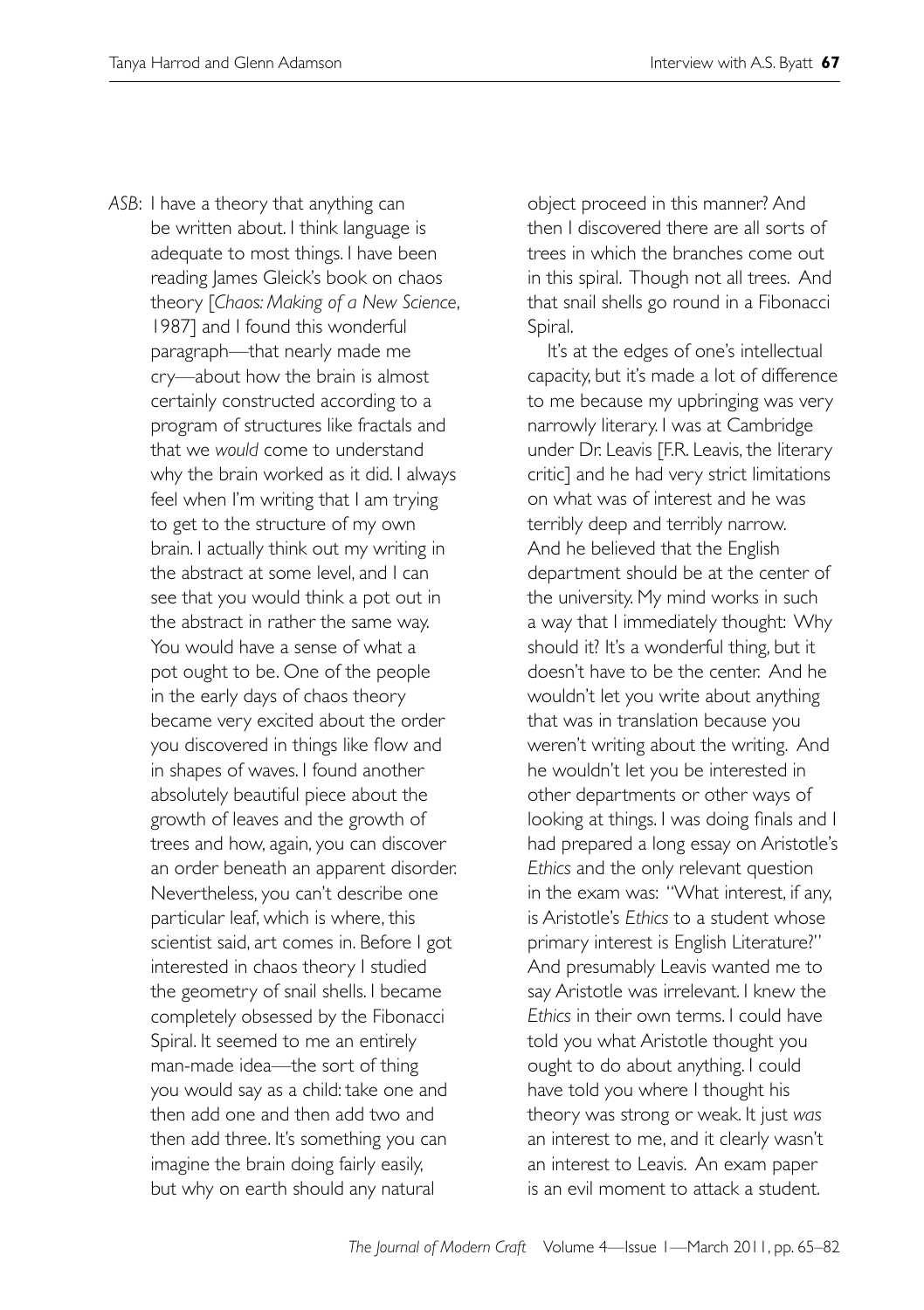

Fig 2 Denise de Cordova, Old World, New World, Diego & Frida, 1993, Plaster, 12 in. (30 cm) high. Photo: Sipke Visser.

Anyone who had prepared an essay on Aristotle couldn't write it. I grew up in that kind of narrowness.

- Tanya Harrod: And yet, I was thinking about Leavis and his journal Scrutiny and his ideas about the organic community. There's so much in your recent novel The Children's Book about a lost world, a lost domain, an idea that seemed to haunt the Edwardians and the late Victorians.
- ASB: It's interesting isn't it, because it was a world that they felt was lost, but I think

they really felt they could recreate it. I don't think they felt, as I now do, it was lost forever. I am as a writer in mourning for the earth I grew up on, which won't exist for my grandchildren. I am in mourning for walking out in the fields and woods and seeing thrushes on the lawn. We have no thrushes here now. We have no house sparrows. They were here when we came. We had green finches. I have this kind of grief for the earth. I don't know if I have a grief about human societies. But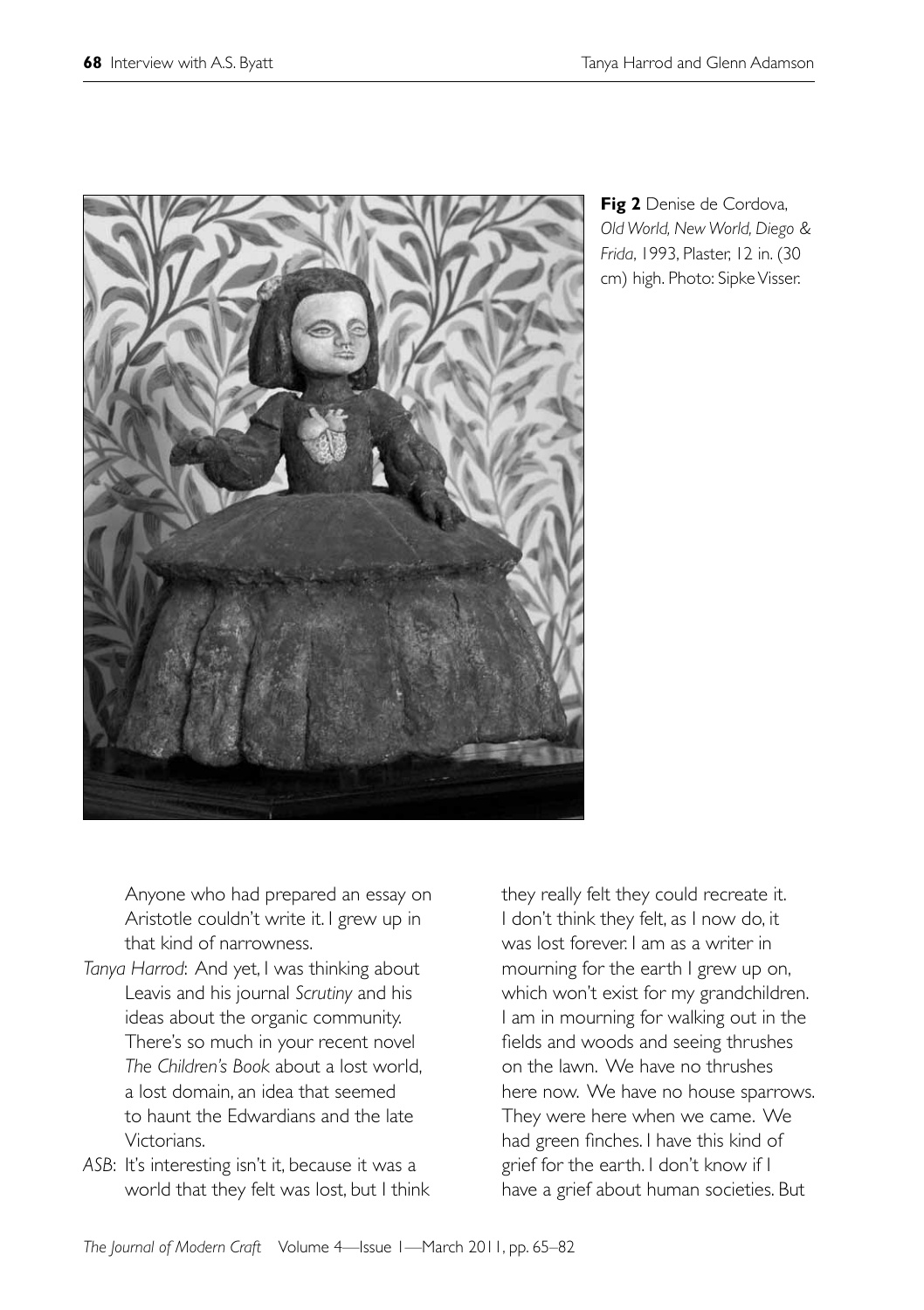I think the Edwardians had a hope of making everything a lot better. And many of them believed that if you made humans better you would make the earth better. People also believed that in the 1960s when I was teaching at the Central School. I remember a student saying to me: "You know, when we have the revolution there will be new colours-new colours will just happen because things will be better." In fact, I think my decision to write about the Edwardians was partly because of having taught that generation of very hopeful students. But I think the Edwardians' version of hope was better based, they did a better kind of social research.

- TH: Yes, they did the hard statistics. Charles Booth and his studies of poverty float up beautifully in The Children's Book.
- ASB: He discovered that over sixty percent of people in the East End of London couldn't afford to feed themselves. They were living below the starvation level. He told terrible stories, which I noted down, of what happened if you damaged your back if you were a workman; how very, very rapidly you became homeless and your wife became a prostitute because this was the only way in which your family could survive. And people like Sidney and Beatrice Webb-they were very very practical about how to make things better for such people. And they got women on all sorts of committees and into all sorts of public jobs.
- TH: Yes, that's a whole theme in your book-the role of women-women appearing in local government.

ASB: I had a headmistress when I was at the Mount School of York, who chose on the evening of the A-level exams to make a speech saying that, of course, some girls thought it was very important to pass these exams. But that actually there were all sorts of other things you could do in your life which were more important. And that she had written books and had made tablecloths and she believed that a beautiful tablecloth was as important as a book. I nearly had a breakdown because it was as though the one thing that I could do was of no value. I wept and wept. And I wept because I knew all about the structures of Racine's verse-and who cared?

> When I wrote the story Racine and the Tablecloth I put in a great aunt of mine who came from the Potteries. She made extraordinary tablecloths and beautifully embroidered cushions on bridal satin. And I began to see that the crafts were as important as Racine. The thing that interested me more than anything about Racine was the actual structure of the verse. How could anybody think like that for pages and pages? That's the formal structure of the brain again. My brain had understood Racine, and my brain does not construct good tablecloths. But much later I came to see that a really good tablecloth is like a bit of Racine.

TH: Were you struck by the reviews of The Children's Book? Central topics like ceramics, puppetry, and the Victoria and Albert Museum weren't really touched on; as if the reviewers were so literary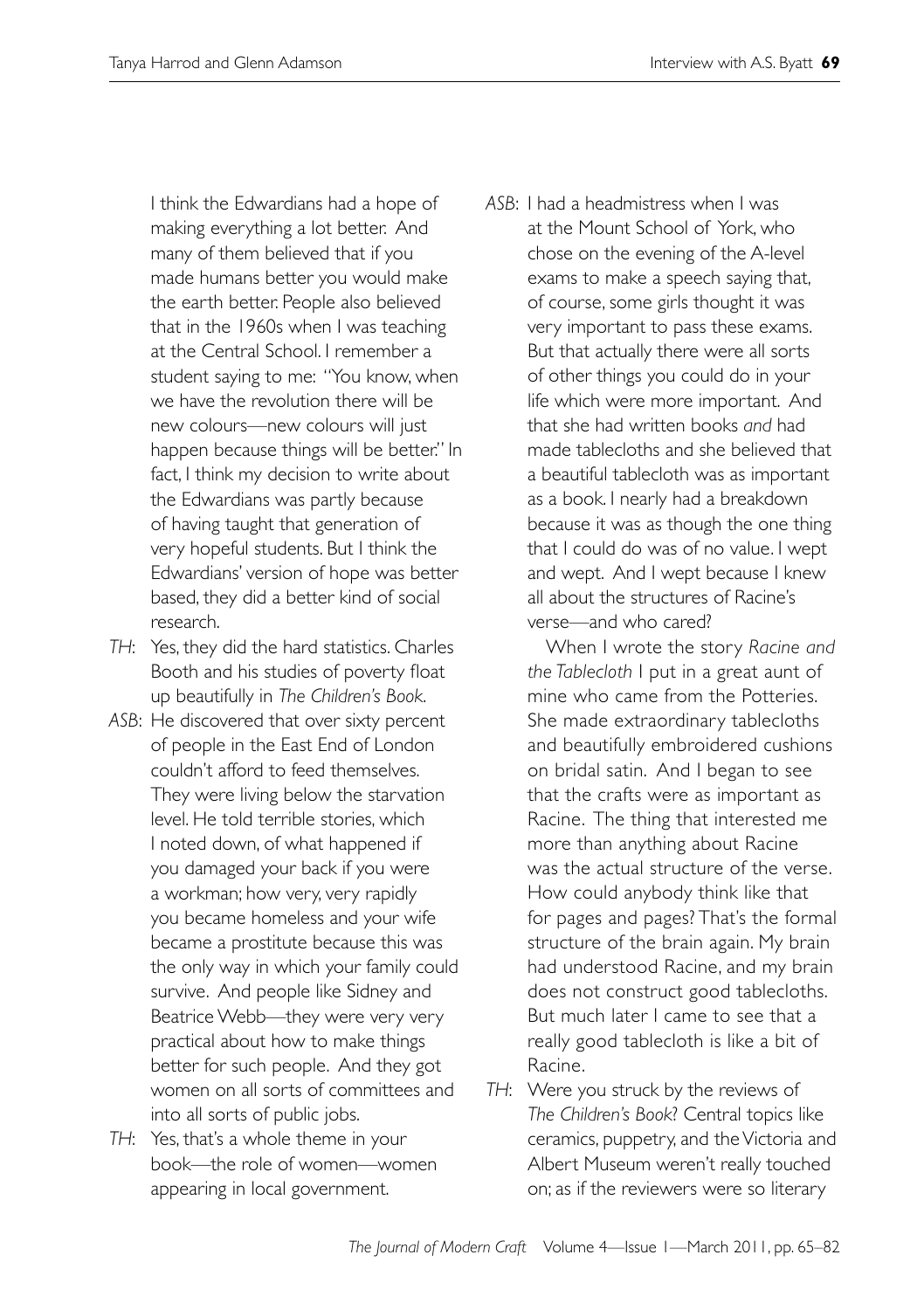

Fig 3 Ink well in the form of a goblin bought by A.S. Byatt as a young girl. Photo: Sipke **Visser** 

that they couldn't share your visual sensitivity.

ASB: I think this is true. And several of the reviewers took a run at me and said that I was trying to educate the public. Whereas I was trying to share an excitement about things. Balzac said in his preface to the La Comédie Humaine that in the world there were men, women, and things. He saw the things as an extension of men and women. He has some wonderful

images of Paris with absolutely no natural growth in it at all; when you think you see a beautiful dahlia it is actually just a dirty bit of silk dangling from a balcony. He has a bravura passage on the making of paper. And I think we have got more interested in the activities of the mind and the production of things because we no longer live in a religious society. A pot becomes more valuable if it's all that there is.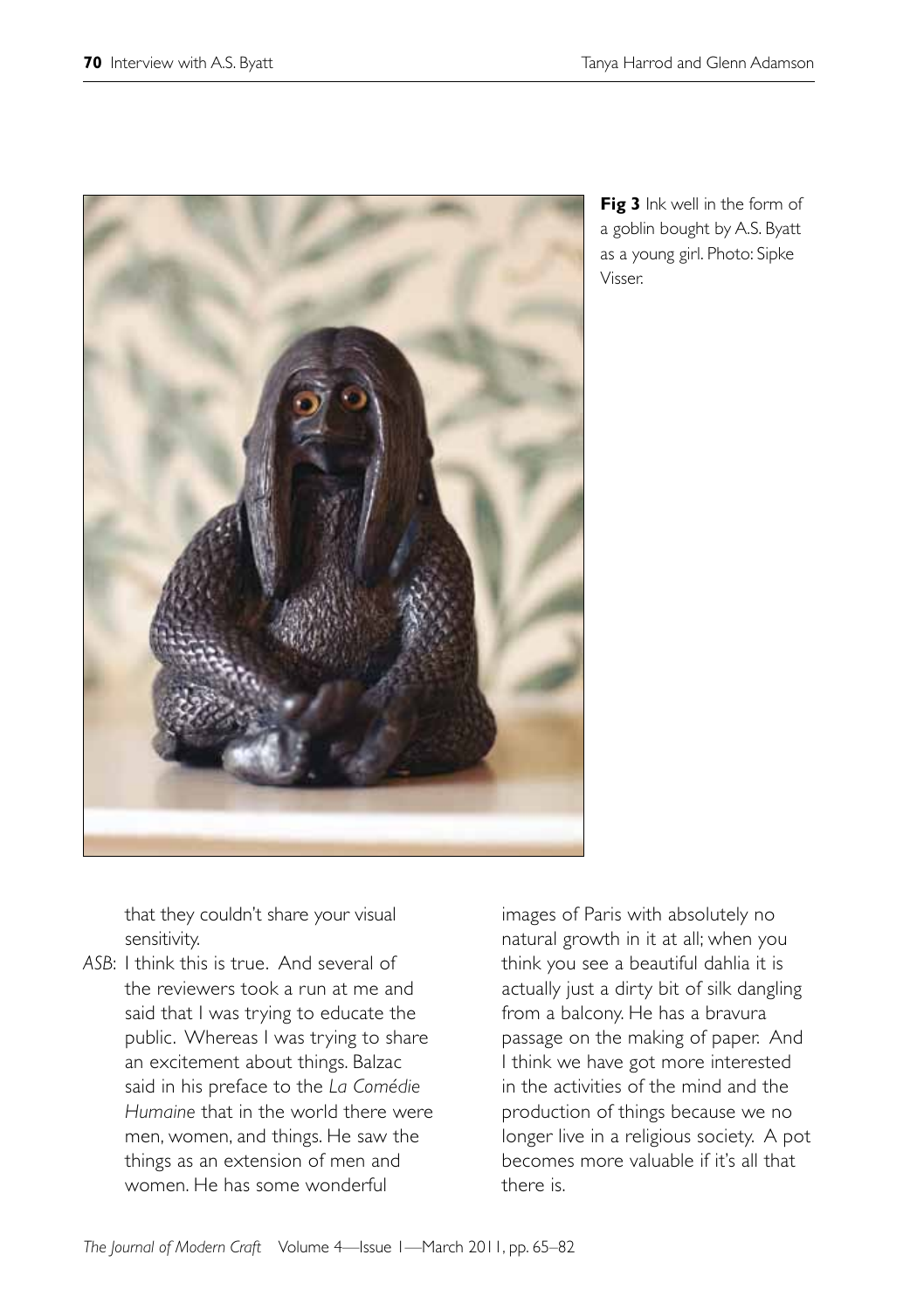- GA: You said earlier that you felt that during the period you're talking about in The Children's Book, and even during the 1960s, there was more of a hope of remaking the world-not just through craft but through many activities. But you also have now said that these craft objects have become more precious to us. Do you think about that sense of utopianism as a lost project, but something that still haunts us?
- ASB: I don't know how much it now haunts us. I spent a lot of my student years thinking about the myth of the Golden Age. I wrote a novel called the Virgin in the Garden which is about the mood of utopian idealism when Queen Elizabeth II first came to the throne. We were going to have a new Elizabethan age and people were going to write verse plays, Shakespeare was going to come back, and energy and color and beauty were going to return to Britain. Buildings that had been painted green, cream, and a certain dirty brown were suddenly painted a very hopeful pale blue. This was before the Clean Air Act and they very quickly became dirty. And I think I slightly shared in that optimism. I remember when they put on the mystery plays in York, I thought: "Everybody in York is contributing to this work of art as they did when medieval craftsmen had staged the mystery plays." I had my moment of utopianism right back then. After that I came to feel that utopianism was actually dangerous. Certainly in the 1960s I felt it was. I decided that a kind of rather flat skepticism, and making things, making

things well, is better than a utopian attempt to reform society.

- GA: So it's the practical side of the Victorians and Edwardians that attracted you?
- ASB: Well that's what I believe in. The other thing that attracts me as a writer is how human beings behave. The two characters I particularly love in The Children's Book are Philip, who makes the pots, and Dorothy, who has decided to be a surgeon. These are people who know exactly what they want. And they don't want to change anybody else. I don't know that Philip ever thinks about whether pots make things better for anybody else. He just knows that the pots are a good in themselves.
- GA: I hadn't thought of surgery and pottery as being paired in the novel until you just said that.
- ASB: There is a moment when Philip looks at Dorothy's hands and her hands are exactly good for what she's decided to do and his hands are good for what he's decided to do, and if it was a different sort of novel they would, of course, have fallen in love and it's not certain that they won't-but that isn't what they are for, either of them.
- TH: What I found so extraordinary was that there are so many objects in The Children's Book and that you immersed yourself so deeply in the technicalities of art pottery and puppetry. Were these longstanding interests or did you have to do a huge amount of reading and looking?
- ASB: I did a huge amount of reading and looking. It's a longstanding interest in the sense that I'm descended from potters like Philip. My mother's family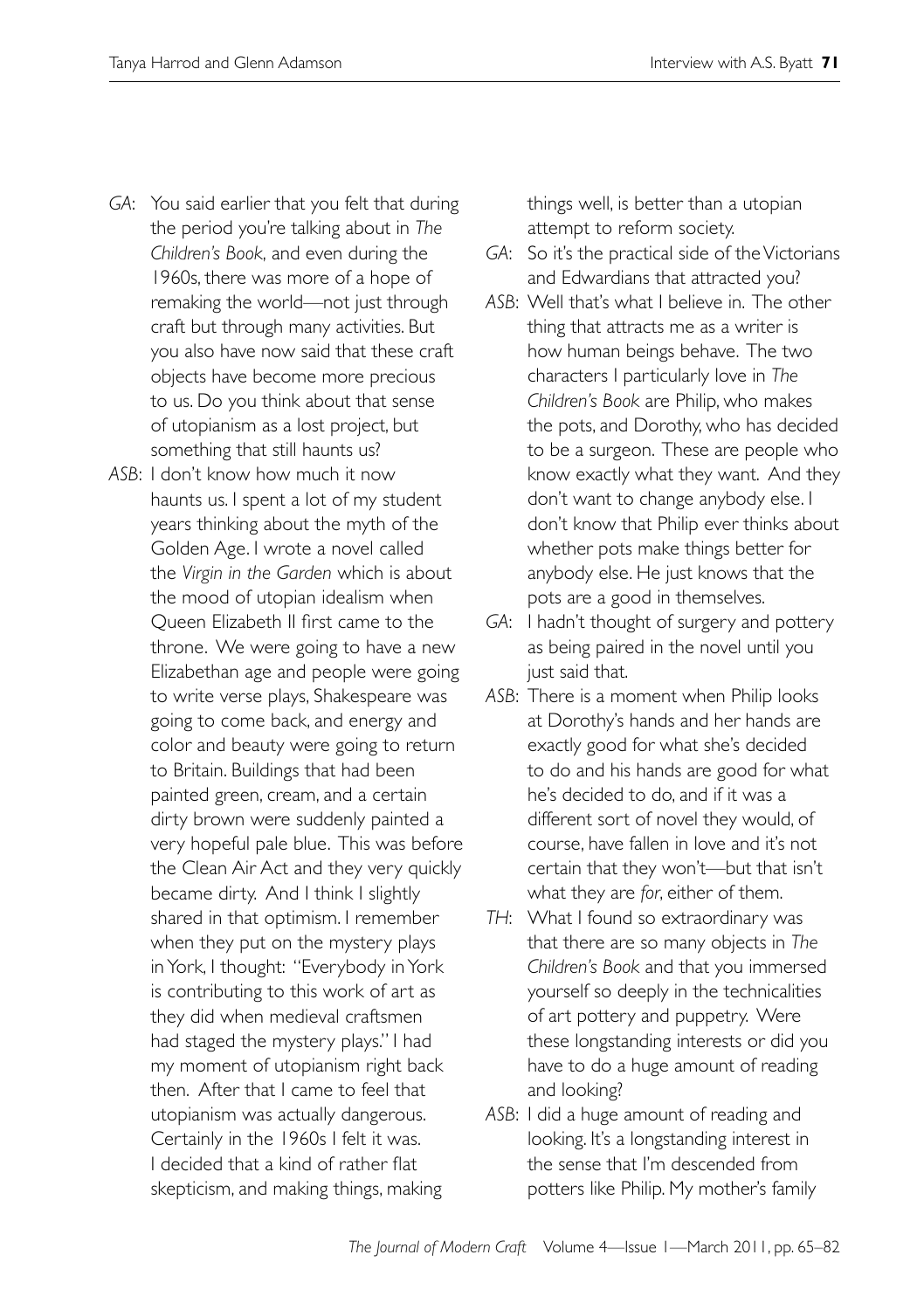

Fig 4 Left to right: Edmund de Waal, four beakers on a plinth; Emily Mayer, Early Bird, 1998, mixed media, 12 × 9 in. (30 × 23 cm); Adrian Bannon, wall piece; Keiko Mukaide, glass bowl. Photo: Sipke Visser.

came from the Six Towns and we were thought to be possibly related to Arnold Bennett [the novelist, born in Stoke-on-Trent].I have had an obsession with glass for a very long time and have written a lot about glass. Glass is both a thing and a metaphor in my work. I go and watch Anthony Stern in his studio making glass. I have thought and thought about glass and I wrote a glassmaking prince into a fairy story. But I can't write about something if I don't know an enormous amount about it: more, in fact, than I need. The potter Edmund de Waal lives next door to my eldest daughter. He invited me into his

studio and The Children's Book wouldn't be the same if he hadn't allowed me to throw a pot even though it went wrong and got out of control. Edmund lovingly fired it for me but I was so ashamed of it that I left it in my daughter's house. But now I know Edmund and so I can talk to him about his pots.

- GA: Can you say a bit more about Staffordshire and the Potteries and how they figure in your imagination of the world of productive possibilities?
- ASB: When did it become necessary that it should be pots at the heart of the book? It's so far back now I'm trying to remember-because there was never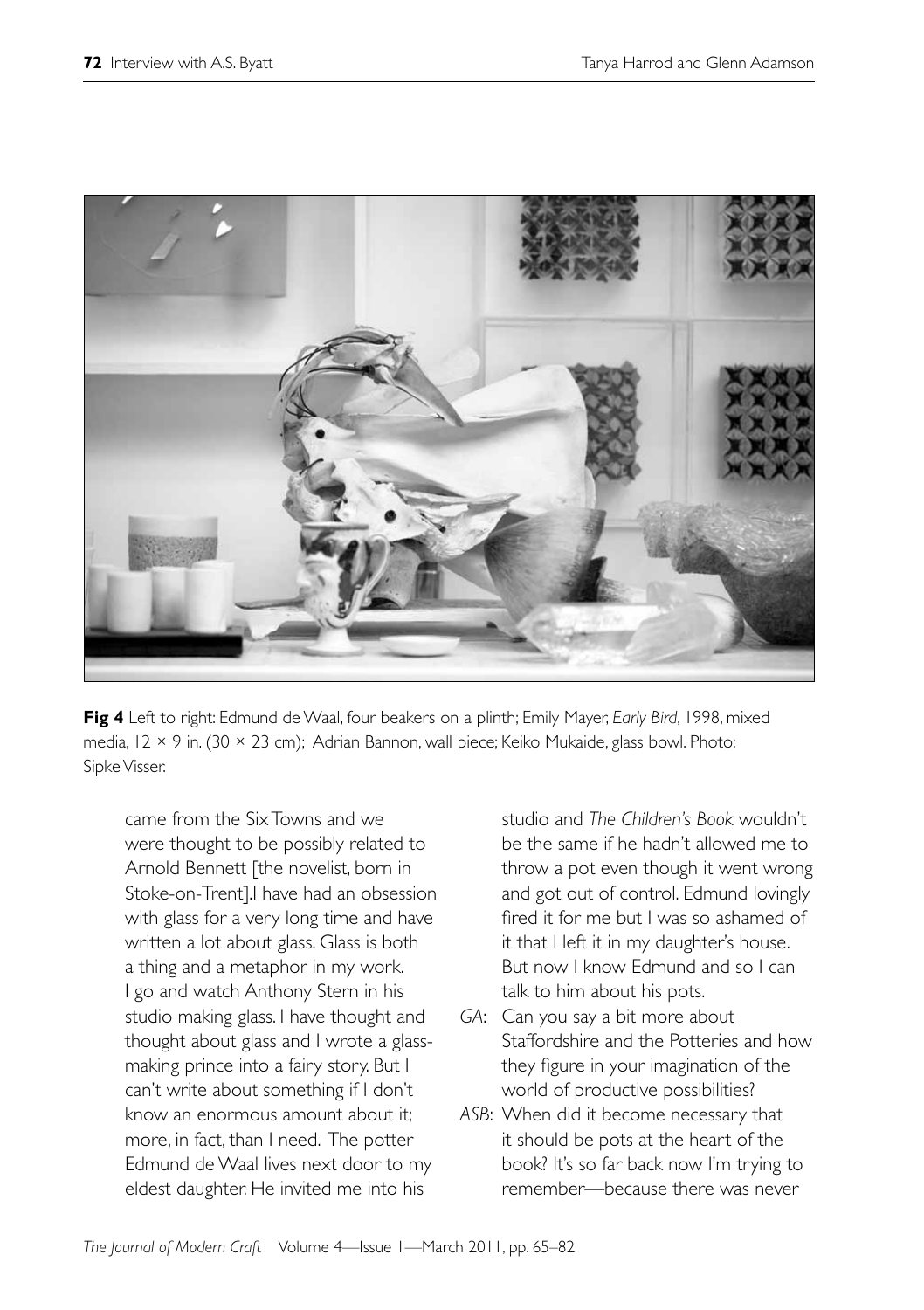any question when I was planning the book that it would be about a glassmaker.

- TH: No, because glass would have been quite rich, wouldn't it? But perhaps you felt  $\dots$
- ASB: I suppose I've done glass. And as you get older you look back-and there was a cabinet at my grandparents' house which was full of a kind of pottery called Bloor Derby; and the Bloors were my family. And there are all sorts of myths about them. One of the myths was that one of my great-grandfathers invented a lead-less glaze. And when I told this to Edmund he said, "Oh yes, every potter has somebody in his family who invented a lead-less glaze and never got credit for it." So I had hit on one of the basic myths of the potter's world.
- TH: It's interesting when Philip says, "I had to leave the potteries to make a pot."
- ASB: I never say I want to write a novel, I say I want to write. When I was teaching with three small children there was no way, really, with any continuity that I could write a novel. There was just no way. And I had this thing in my head, this knot, of a sort of image of a thing that I wanted to make, that I couldn't make. And actually it never was glass, it always was a kind of thing like a pot, a sort of clay thing that would become a beautiful thing if you were only allowed to work on it.
- GA: Could you say a bit about the character of Benedict Fludd in The Children's Book? Because he is obviously not someone you identify with in the same way you identify with Philip.
- ASB: I wanted him older than any of the other characters I wanted him to be a hanger-on, on the edge of the Pre-Raphaelite circle. And in a sense he has quite a lot in common with Dante Gabriel Rossetti-some of his gloominess and sulking. Because the novel is inhabited by the fairy story about the father who wants to marry his daughter, I wanted that idea to run though all the relationships in the book. I was very interested in communities-I've always been interested in communes and communities. I don't know where it came from—except possibly the Quakers. There's a community that goes badly wrong in A Whistling Woman, which was my last long novel before this one. And so I thought about Eric Gill. Fludd's relationship with his daughters is the one case of real incest as opposed to imaginary incest in the book and I got the real incest from Gill. But although everybody says Fludd is based on Gill, anyone who knows about Gill can see that that's all they have in common: a propensity to love their daughters too much. Then I discovered Palissy [Bernard Palissy, Renaissance ceramist] and I gave Benedict Fludd an interest in Palissy. So, Palissy and Gill and Rossetti together make a new person. It's terrible, really, how you get this sort of tunnel vision ... I mean. I couldn't possibly have included everything I knew about Palissy when I was writing the book. But every now and then you find a wonderful phrase or imageabout the salt marshes, and how Palissy was interested in salt-and it gets in.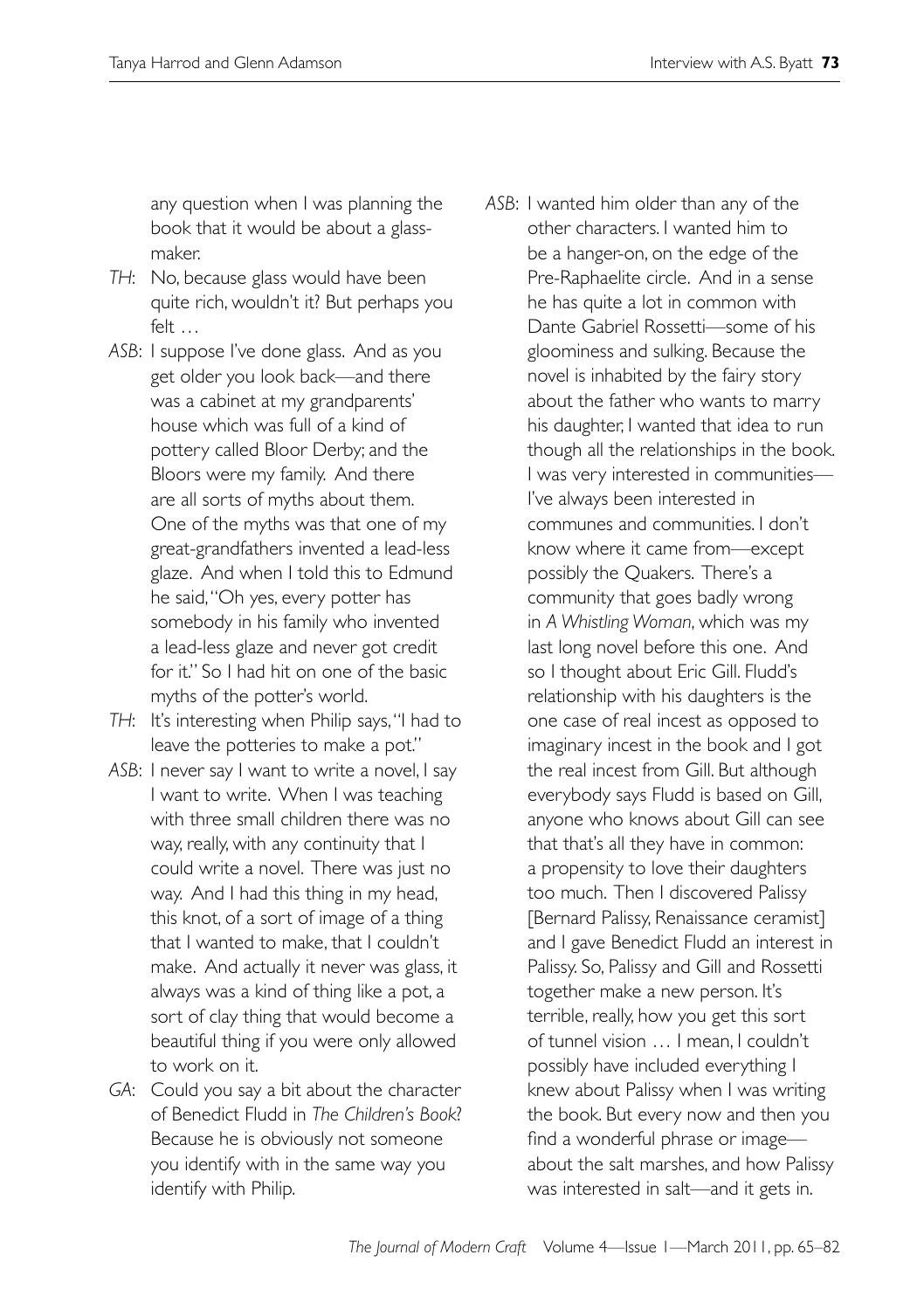

Fig 5 A contemporary Palissy-inspired dish made in France. Photo: Sipke Visser.

And the story of him burning all his wood in order to create a white glaze.

- TH: How did the Victoria and Albert Museum enter the novel?
- ASB: I started to think about the Victoria and Albert Museum because E. Nesbit [Edith Nesbit, Fabian author] went to the British Museum to look for an amulet for her story The Amulet-and I know the British Museum too well. I thought it will be interesting-but I had no idea how interesting it would be. Fiona McCarthy sent me her copy of Anthony Burton's Vision and Accident: the Story of the Victoria and Albert Museum. And I took one look at it and saw that it was, as it were, the skeleton of one of the great beasts in my novel. So I immediately bought my

own copy to write in and mess up and sent hers back again. And a bit later on I bought John Physick's book about the building of the V&A and I just kept reading it and reading it and reading it. And I had no idea when I started what it had meant to found a craft museum like that. I am not a person out of the crafts world. I am a literary person. But when I got into the V&A I slowly saw just what Prince Albert had done. I mean, it was an extraordinary piece of vision. Somebody should write a sort of hymn in the name of Prince Albert, because you can see it was him, wasn't it? And then to have all these craftsmen in the "Kensington Valhalla"-not just the painters, but the people who made things. The Kensington Valhalla is a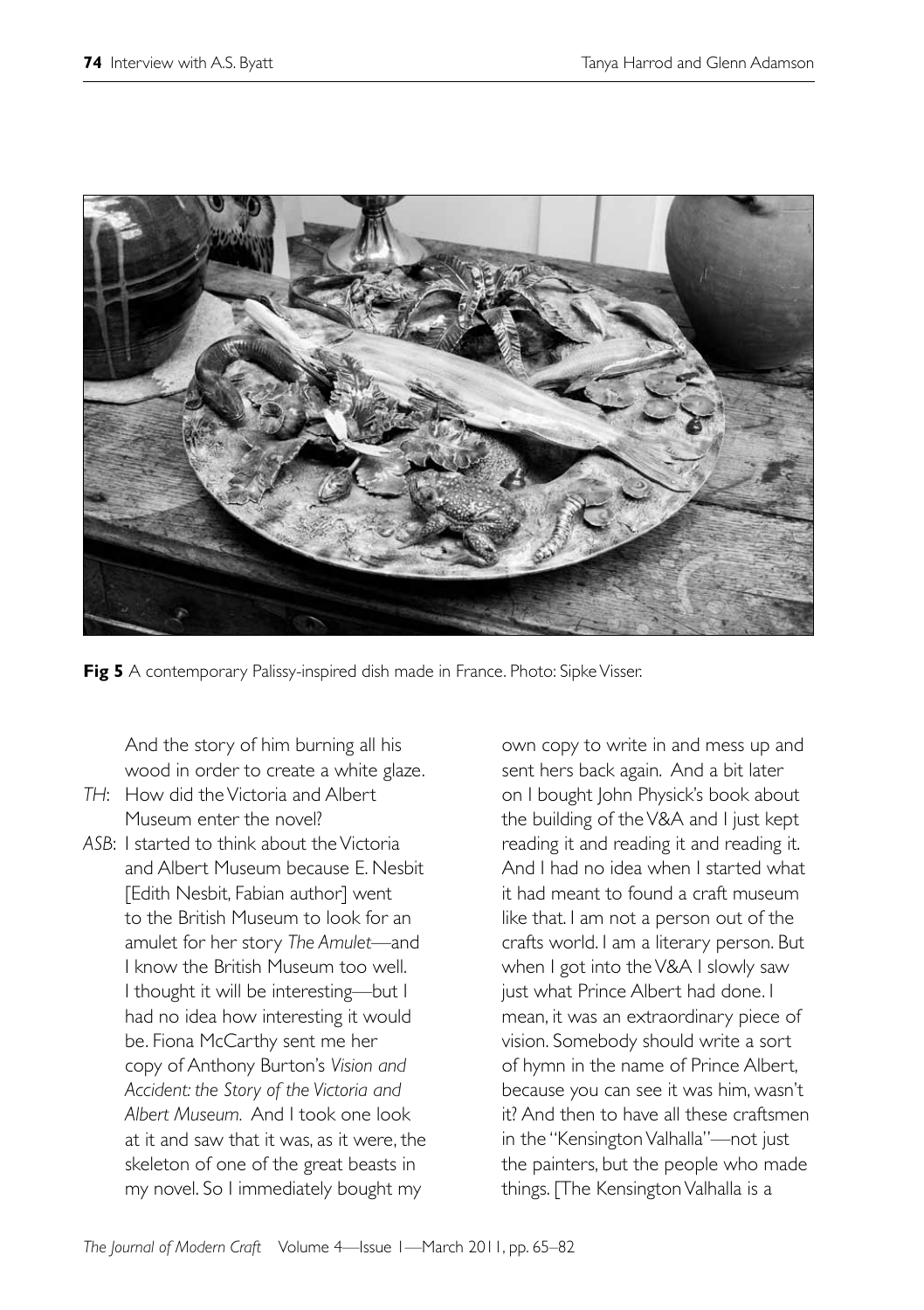set of thirty-five mosaic portraits at the V&A, depicting great artists and artisans.] I suppose my own utopianism is valuing things.

- GA: There is something about the use of the life casts in Palissy, taking a frog and directly casting it in clay, that seems like a very powerful metaphor.
- ASB: Yes-for people writing stories about people. For sucking the life out of somebody and putting it down on paper as Olive does in The Children's Book. It's very very dangerous. Lalique cast from life too, apparently. These two very great craftsmen who created these very lively creatures, mythical creatures, were doing it at the expense of live creatures. Anybody would like that in a novel
- GA: There is the choice of the museum space and also the visit to the 1900 Paris Exposition. As a museum man, I wanted to ask you about that choice as well. Because this idea of confronting an object that is very personal, but doing it in public, seems to come across very poignantly in your descriptions.
- ASB: Yes, and I suppose, in fact, the Paris Exposition was a useful thing because it was just at the right moment in my narrative. But again, the Grand Exposition Universelle was rather like all these other utopias I have written about. It was like writing a play about Elizabeth I and putting it on stage in good verse in the reign of Elizabeth II. It was making a world that was primarily a work of art, and consisted of real works of art that are still there, like the Grand Palais. And then, of course, I became completely obsessed with the minutiae

of making this world of artworks to show off artworks. I kept discovering things like Loïe Fuller having been there. And of course the Laligue dragonfly woman that is on the cover of the book was there also. I would have put her in if she hadn't have been—but she really was there. And you read the description of Lalique's boutique where he displayed all these wonderful things. And then, you read that he had designed the decorations for Loïe Fuller's theater Paris 1900 was like a world in which art had taken over or in which art was what everything was about and art was part of everything.

- GA: But at the price of a terrible selfconsciousness as well. You have that wonderful line that the Exposition is like a biscuit tin depicted on a biscuit tin.
- ASB: Well, my novels are all like biscuit tins depicted on biscuit tins, I have that kind of mind and so it appealed to me.
- TH: What about the puppets in The Children's Book? I suppose Kleist's beautiful strange essay On the Marionette Theatre was a starting point.
- ASB: Yes, and I've known it for years and not understood it. And I kept going back to it and attempting to understand what Kleist meant by puppets being more real than living actors. It is an idea that haunts Rilke and the whole of modern art. Why did I so want the puppets? I think they just came, they suddenly were there. I think it was the idea of a box in a box again. And I put the story of the incestuous father into a puppet play on a stage and the puppets act it out. And in a sense they are, as Kleist said, a pure image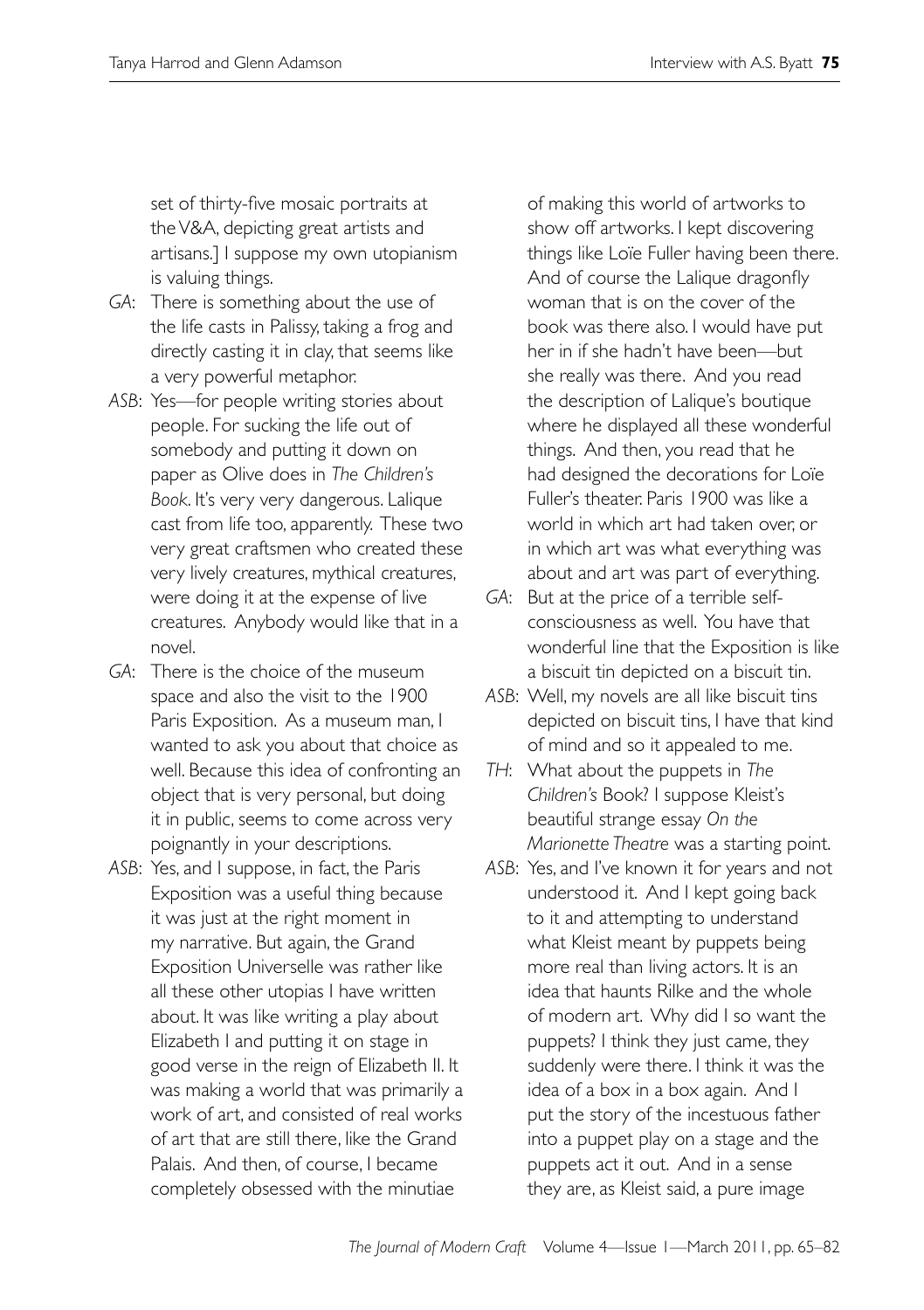of this image of the thing you've got in your head. I read that there was a puppeteer in Munich- it wasn't my puppeteer because I invented him-but he used to walk through the streets with puppets accompanying him at his fingertips. It is a sinister image.

- GA: Like the pots? The pots are sinister sometimes. They're writhing with serpents and lizards.
- ASB: Yes. That goes from Palissy right into the Pre-Raphaelites, doesn't it? It goes from Palissy through to De Morgan's dragons. And, you keep getting overcome with ecstasy. I thought, where on earth did De Morgan get these dragons from? De Morgan depicted them as though he were looking at them, with such elegance and grace.
- GA: So is there something here about craft being a kind of black magic, a kind of animation of matter that we constantly need to try to constrain?
- ASB: I think that's right. And of course, making pots is bringing dead earth to life. Another glorious moment was when I bought a book about making pots in Rye, and it really did say that the best potter's earth comes from the graveyard. It is things like that that put my metaphor exactly where I want it-but it wasn't a metaphor. That's the other glory of writing this book in this time; you can put almost anything into Google and you get-stuff. I put "kiln disaster" into Google because I wanted to know exactly what would happen when the kiln disaster happened in The Children's Book. And what I got was a man saying: "Will the bastard who destroyed my kiln and fled away

to Australia please know that he has ruined my life and my craft." Clearly it was some sort of terrible thing that had happened and one man had been left with chaos and the other man had gone. And I never knew the end of the story. Once Edmund saw I was interested he told me exactly how you measure the temperature and where you peep into the kiln. The older I get, the more I find that the people I love the most are makers-homo faber, man the maker. Not the politicians, God help us, not the priests, but the people who make good things. And that makes you see the Victoria and Albert Museum completely differently.

- GA: Do you think some of the success of your book may have something to do with the current popularity of craftall these people getting into knitting circles?
- ASB: Yes. And I think the popularity of craft has to do with my attempt to explain a sort of society that needs craft the more because we have no belief systems. I think we need craft because we need something outside ourselves as people. It would be awful to sit around in a group discussing your psyche with other people, but if you sit around in a group and make things ... But, of course, there were the women who were forced to make tablecloths and cushion covers and knew that life had more to it than those things.
- GA: Yes, because craft can often be stultifying as well.
- ASB: They didn't think of it as craft, I think. One of the things which is important in the world we live in, surprisingly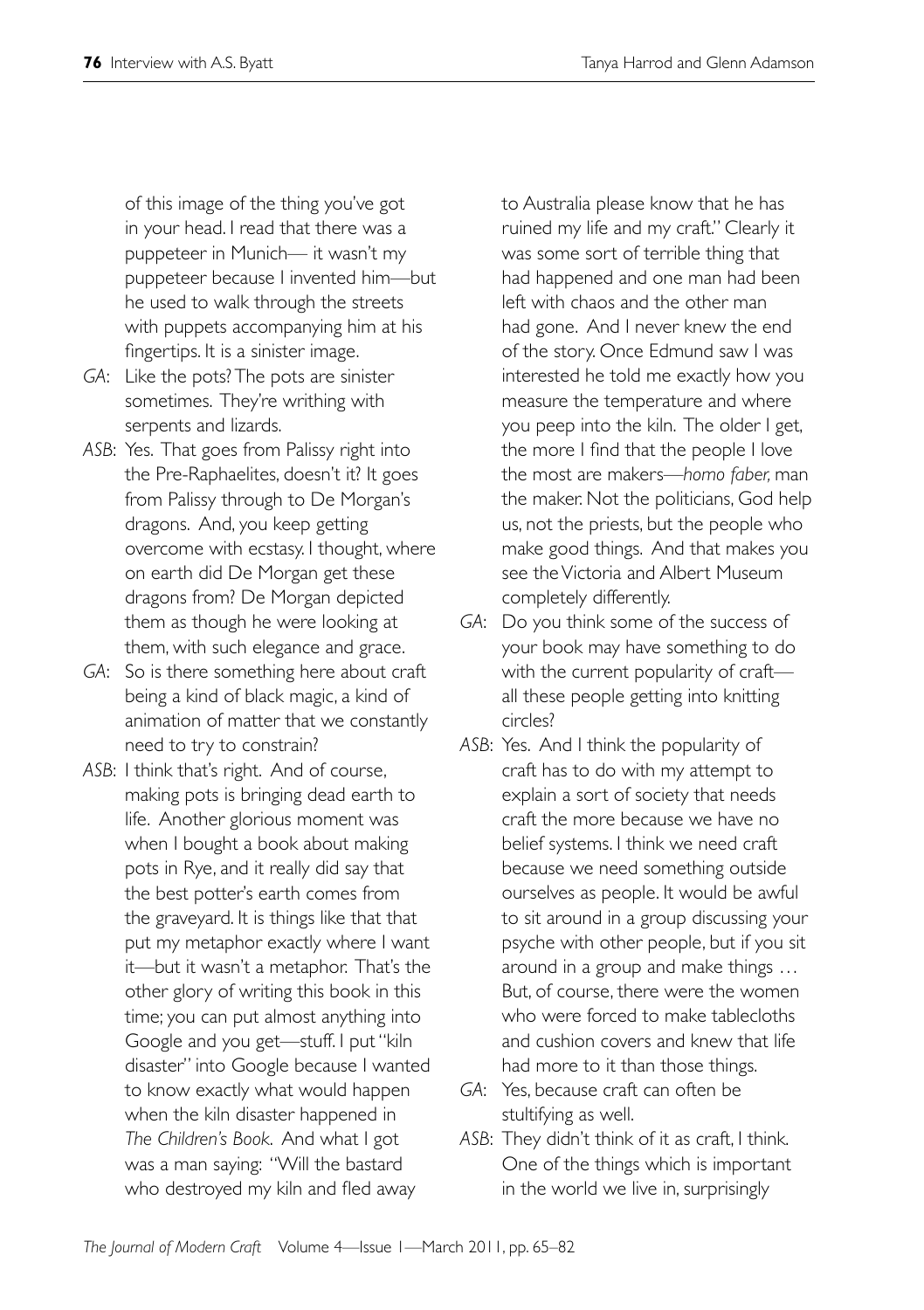

Fig 6 Metal and ivory figurine given to A.S. Byatt on her 70th birthday. Photo: Sipke Visser.

important, is the Antiques Road Show. I watch sport on the television and I watch the news and I watch antiques shows and I don't really watch anything else. I will watch the Antiques Road Show, and every time it comes round I look at the objects. I'm not interested in the people very much. I think some people are interested in the prices. I like guessing the prices, which I get better at. But I think it's the objects.

- TH: Is that because objects are extensions of people? Because there is a wonderful tea party in The Children's Book where each character's choice of tea cup and plate serves to define him or her.
- ASB: Yes, Augustus Steyning defiantly likes Sèvres porcelain and he likes Watteau-like paintings and he knows

that the solid arts and crafts people don't like that and would rather have good solid earthenware mugs.

- GA: But you are not necessarily taking sides there?
- ASB: I'm not taking sides either for or against. I think I'm an omnivore—almost anything interests me. The people I don't like are the people who want to restrict your interest. And it seems to me absurd that William Morris should have thought that Rococo porcelain was wicked. He might have said, "I don't like that." But he couldn't have taken a moral line against it, and yet he did.
- GA: What do you think it means that you have this omnivorous curiosity and yet you have this longing to identify with people like Dorothy and Philip who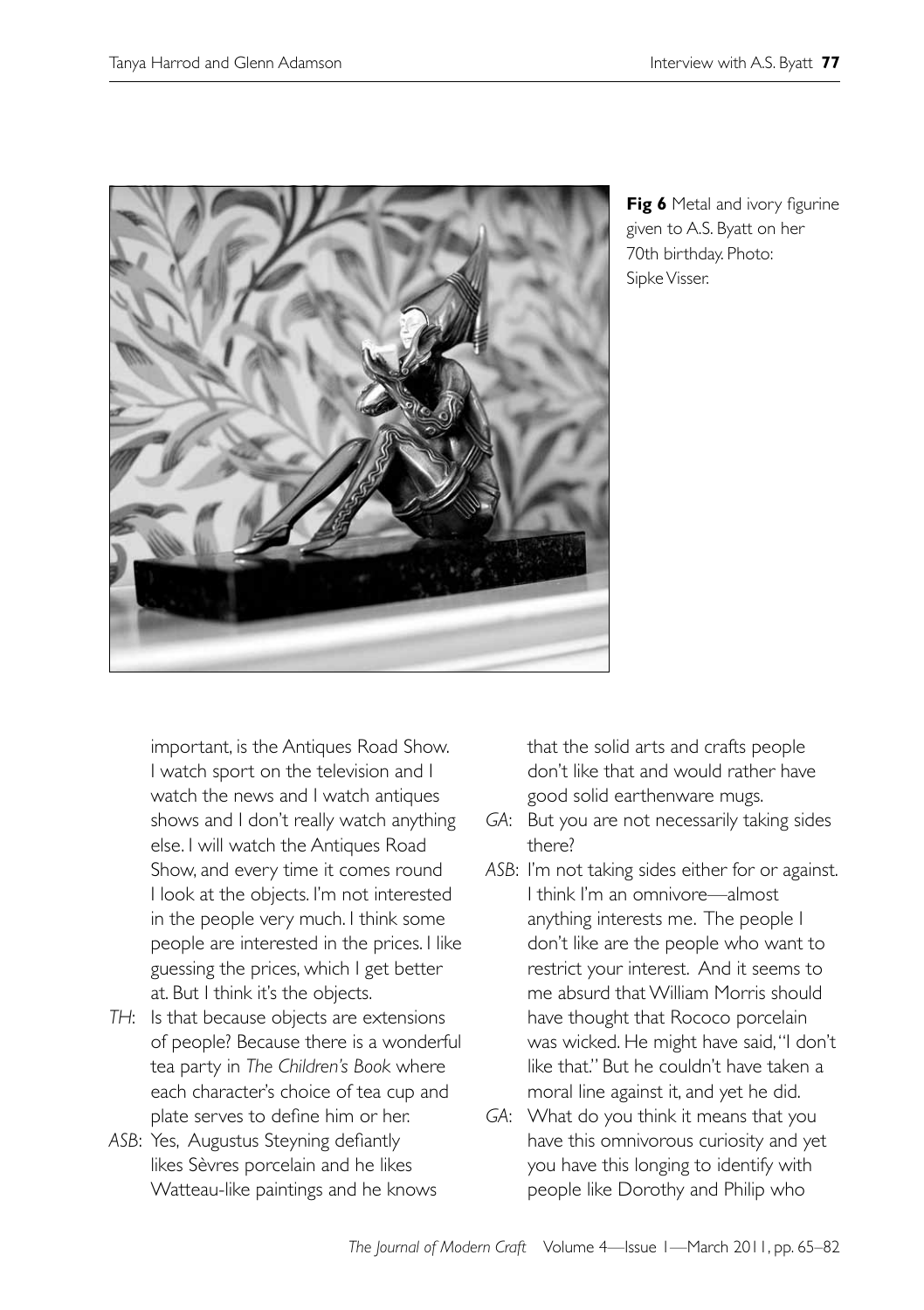have a single-mindedness of purpose and you have a great love for homo faber and the person who commits themselves fully to making in one medium for their whole lives?

ASB: I think I saved myself from making rather boring earthenware pots by being an omnivore. I saw that you could use anything that came along. All I want to do is write in prose. Prose is what I care about—the rhythms of the English language. And in order to do the rhythms of the English language well, I will try to learn any other language that I come anywhere near. If I go to a country I try to learn its language. So that's omnivorous but nevertheless it's narrow. I just found that writing was more interesting when you are interested in more things. I am quite bored by people's feelings about each other as the center of the world. When I say bored—I've been there, I've done that. And in a sense it repeats itself because we don't live long enough not to repeat each other's lives. You know, you just work out what you're doing and you die. I suppose it's the same about love-you work out how to love somebody and you both get old. And so everybody starts again. And very young people need to read novels about love. And very old people can read novels about love if the novels are extremely well-written and contain the rest of the world as well as the love. And that's what I want to do-you can't leave love out. But I find novels about personal relationships very tedious if there isn't a world in there as well. What was that wonderful line? It's Browning. "What porridge had John Keats?" Browning is one of my great heroes because he was an omnivore. He was an omnivore who loved the English language. Anything interested him and nothing shocked him. And if he did paintings he did paintings-you know, he really looked at them.

- GA: There is something very thing-ly about the bodies of the characters in the book. So we get a lot of things about the sleepwalking girl and her dead flesh. It reminds me of some of the things we were talking about to do with the puppets and the clay earlier.
- ASB: I think you write with the whole of your body. We think with the whole of our body. We have privileged the eye excessively. And I think I invent people, increasingly, with the whole of my body. I sit there and I think their fingers with my fingers. And if they get hurt I feel it. And then there's the other little cold bit that watches so that you can get the right words to do it with. Somebody said, you must have felt terrible when all those people died in the trenches at the end of The Children's Book. And I said, yes, but I was enjoying it too because I got it right.
- GA: Sexuality is another subject to talk about in relation to craft. It's interesting that in The Children's Book you've covered a period that is thought of by many people as a period of sexual repression and you've looked at situations of almost free love. And now, for your next novel, you're moving into Surrealism, a sex-obsessed group. And you write about sexuality with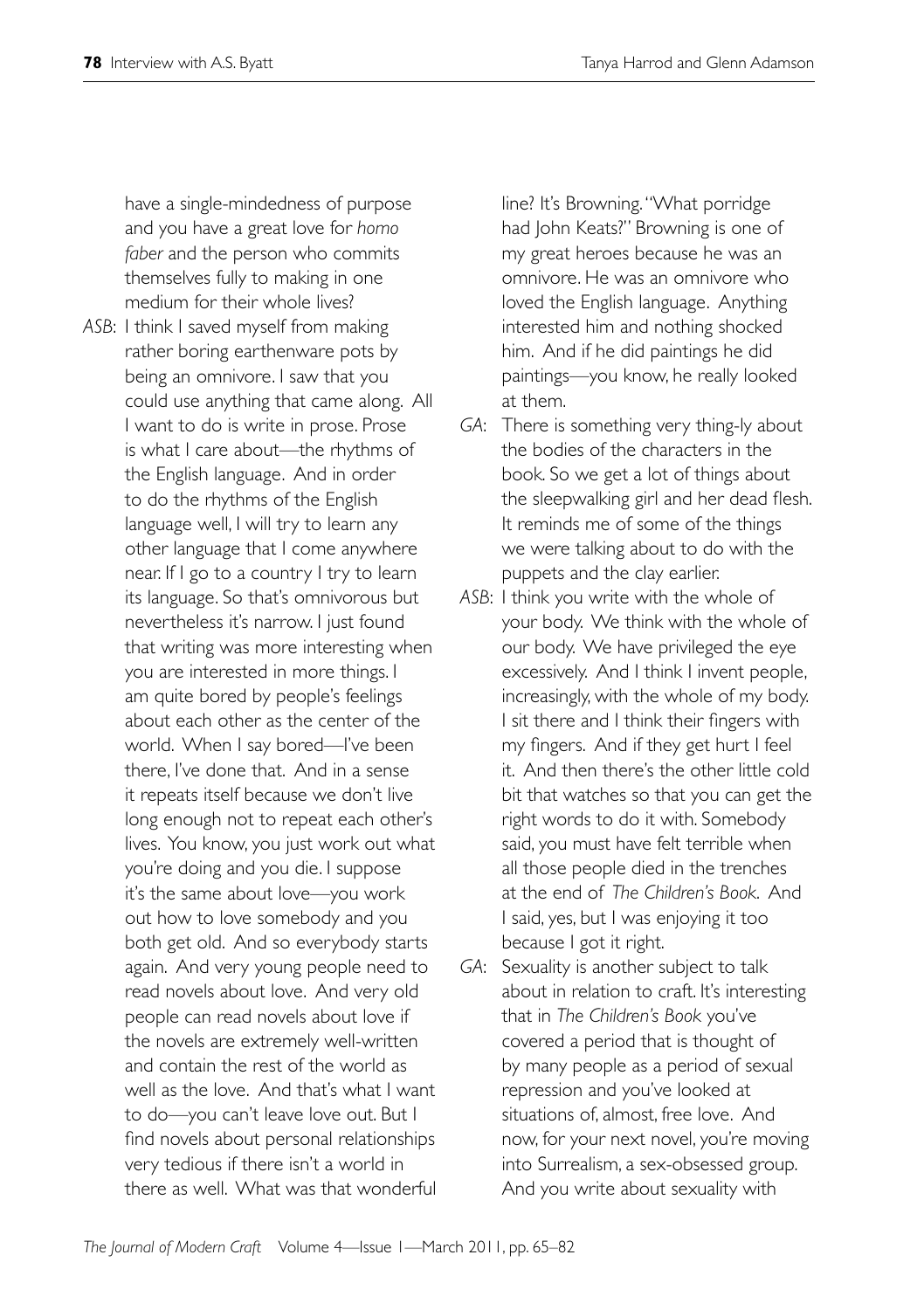a great deal of frankness and without embarrassment.

- ASB: Well, I think that you should look at it like a scientist. I mean, you should look at it like you look at anything else.
- GA: I suppose the reason I raise it-because we are meant to be talking about craft, aren't we-craft and sexuality have sensuality in common, don't they?
- ASB: They do. Imagining somebody's fingers in the clay is very close to imagining their sexuality. It's tactile. It doesn't need words. I am very moved by things that don't need words.
- GA: It's a very interesting subject, that issue of craft mastery. Because Fludd is the great master craftsman in your novel, and he makes these pornographic objects, which are hidden away, which

are perfect. But the perfection of craft can be terrifying in its ... I don't want to say inhumanity, because that's not quite right ...

- ASB: Austerity.
- GA: Austerity. The opposite of the poignancy that we might find in an Omega pot.
- TH: But the Omega pots belong to a later world, when a neo-primitivism held sway. Which is not what Philip was after; he sought some absolute mastery.
- ASB: Yes, he had seen the Minton, and Minton is mad. I mean great, big, complicated Minton majolica-he'd seen all that, and he didn't want to do that. But he'd seen that people did things as complicated as that. And



Fig 7 A contemporary ceramic Chinese lion. Photo: Sipke Visser.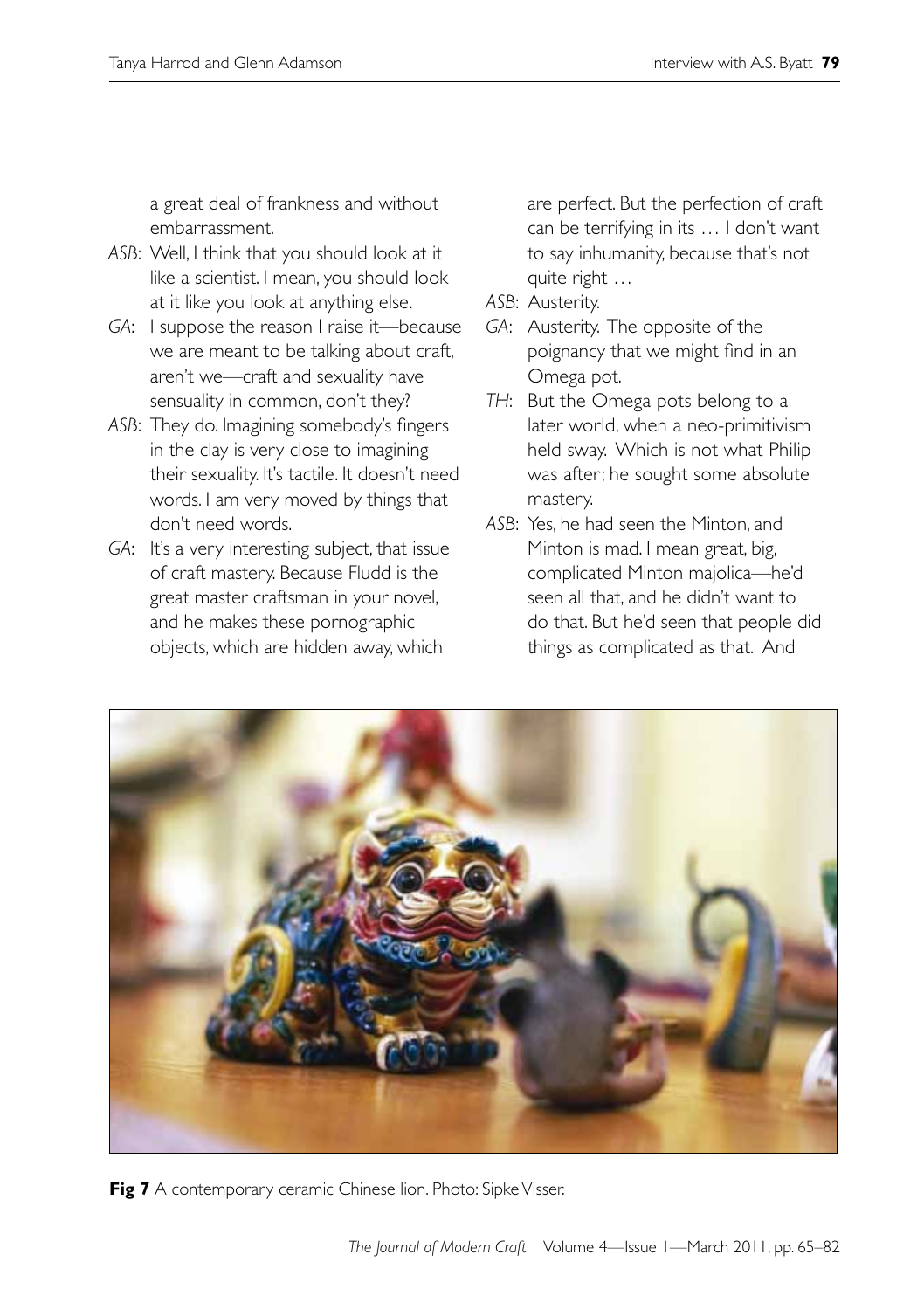I think he wanted to do something simpler.

- GA: Could you say a bit more about Modernism as a force in your life? Is it something that you felt you had to get over?
- ASB: Well, again, it's being an omnivore. When you say Modernism I immediately think of Wallace Stevens. What is it he says in "Notes Towards a Supreme Fiction"? It must be abstract, it must give pleasure, it must change. And I believed all those things from time to time in my life. You think of what is a great object, and you think of a Brancusi. And then I saw a Brancusi the other day and it said nothing to me. I stood and looked at it and thought, no. I would rather have something very complicated, thank you.
- GA: Do you identify with the concept of postmodernism?
- ASB: No. I don't even know what it means. People are always writing essays on how I'm a postmodernist. I think, they think, that Possession is postmodernist because it deconstructs, they think, Victorian poetry. The one person, rather perceptively, said to me: you deconstructed it only in order to put it together more strongly again. And I think that's what I feel about deconstructing things. You know, if you really deconstruct Browning, or T.S. Eliot, it's only in order to make them more themselves. You find how they work. It's like understanding how to make a kiln make a pot not come to pieces.
- GA: It's that pragmatism in you again.
- ASB: Yes, I think that's a good word. I like that word. It suits me. I am sort of a pragmatic metaphysician.
- GA: If you were to encounter a young potter, let's say a student at the Royal College of Art, what would you say to them?
- ASB: I would ask them a lot of questions. I would say, why did you choose to be a potter? I would say, "What do you have in your head when you start making a pot? Or is it simply in your fingers?" I would keep asking another question. You know, if they said, "You can make it taller by this sort of movement," I would say, "And then?" I don't think I would try and teach them anything. I didn't ever try and teach students, I just shared enthusiasms and asked questions. You see, you would actually be quite good for the student if you asked them a lot of questions as well. Because they would have to think about what they are doing and why they are doing it. I think if I met any of the people who were supervising any of these students, and had a talk to them as I am talking with you, complicated things would get said in the common speech. I think we've done something terrible to language in academia in the last thirty years, twenty years.
- GA: There is also something there about being unmoored from craft.
- ASB: Bless you, yes there is. Being unmoored from your fingers and your body. I mean, you could talk about the body, a lot of language is about the body. One of the things I was taught as a schoolchild was that the word "maker"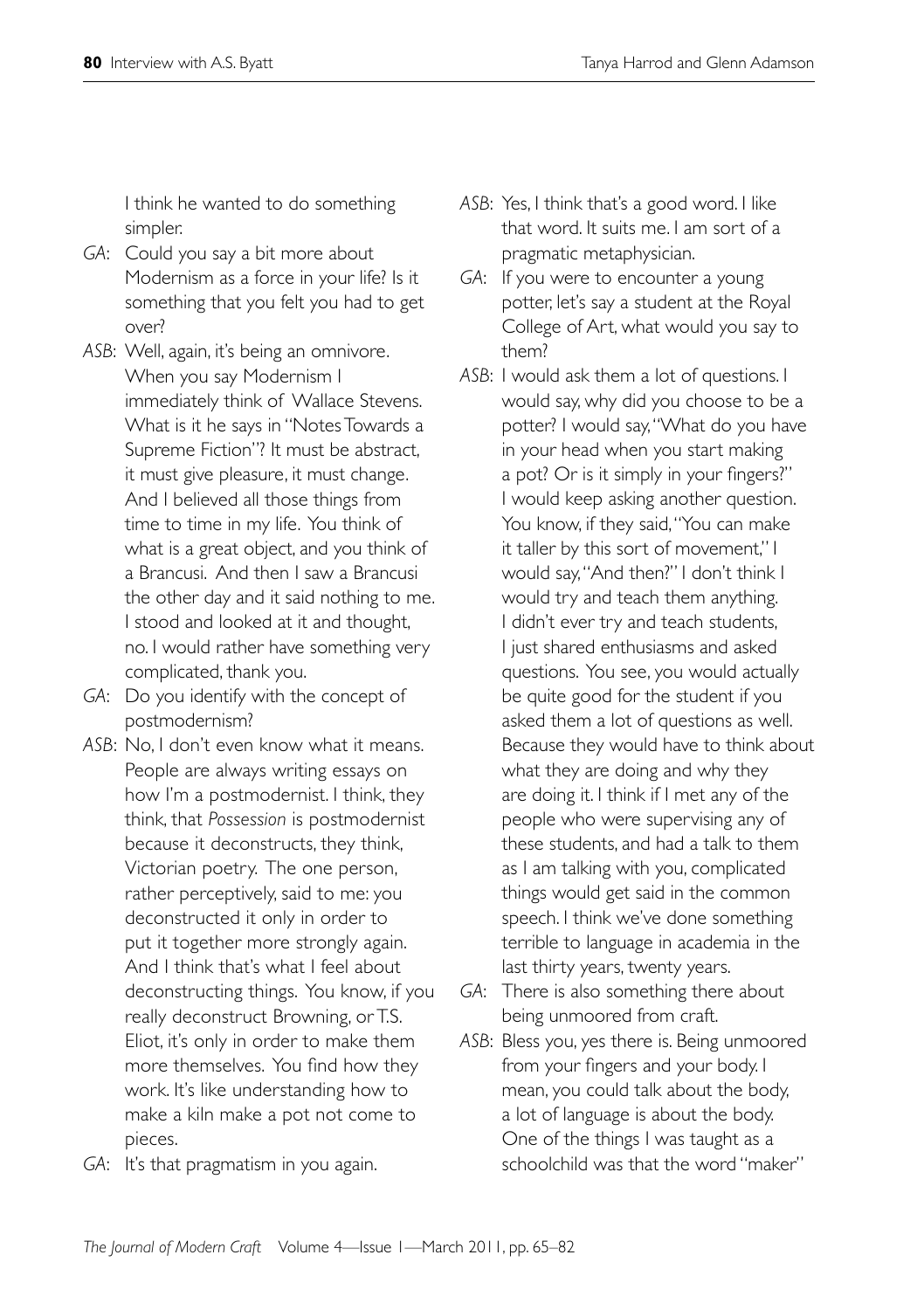is the medieval word for a poet. Philip uses the word "making," and that's what I believe in. I believe in making things. Christopher Frayling, the Rector of the Royal College of Art, sent me a huge book of projects of postgraduate work. And I couldn't understand more than about a tenth of any of the things that were written therein. And I'm not stupid. I actually believe in the common speech. And it may be that they were making things, and were just writing alongside, like two railway lines. I think that is what's probably happening. But some of them make projects that are concepts. And my temperament is not sympathetic to that. Some may be beautiful, or clever, and I believe you should always try to understand anything you are faced with. But I sometimes end up not understanding. I'd better go back to the College and have another look at what everybody's doing.

- GA: I'm sure they'd love it. I think you would find that many of the students have exactly the same longing for a connection to their own practice, and they don't necessarily know how to achieve it.
- ASB: Well, it should be respected. The practice should be respected, and materials should be respected. And there's a modern way of doing that. There are people who say, "You must respect the clay." But you can respect all sorts of very modern things as well. And even if you are making things with lights and space, you must think about light and space-and not in a

kind of secondary language. I always used to envy the people at the art school because they were hands-on. They actually were related to things. And going back to the Antiques Road Show: I'd rather watch those sorts of connoisseurs say, "Look at this!", than listen to somebody lecturing on the theory of aesthetics.

- TH: In your book there are two worlds of things. There's the industrial world of Stoke, and then there are groups of people who are looking back to earlier ways, to purify the making of things. But perhaps the problem now is we don't have factories in this country anymore. Stoke is a desert. And everything is made in China. And so everything is pulled apart.
- ASB: I went to China in the 1980s and I saw people making things, and it was wonderful. What I like about Stoke in my novel is that Philip doesn't hate it, although he has left it. I did notice going through the ceramics galleries at the V&A, when I got to the things that had been factory made, I did feel a loss. I had wondered whether it was a sentimentality, and whether a factory-made thing could be beautiful ... but none of them were. There was a loss. There was a loss of identity. The lines were smooth, and you might have thought they were smooth like a Brancusi. You might have thought, well why not be like this? But, in fact, they were a bit deader.
- GA: We haven't talked very much about using pots. Actually drinking out of them, or eating out of them.